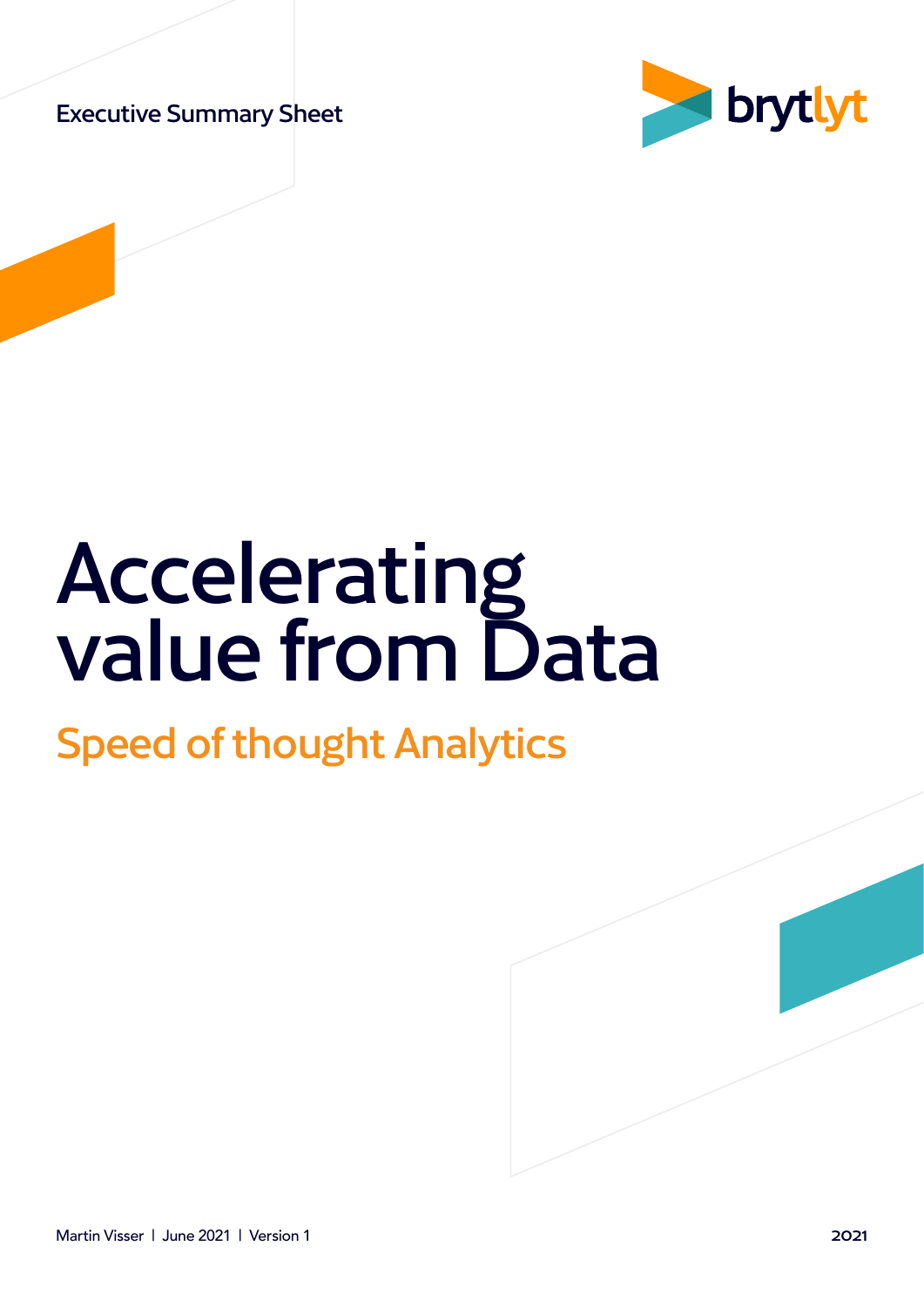## Accelerating Value from Data

Brytlyt's software enables organisations to capitalise on data assets, reduce data processing costs and accelerate the normal time-to-value.

Brytlyt, a UK start-up, is on a mission to deliver speed-of-thought analytics, helping organisations unlock more value from their data. Brytlyt's software accelerates and simplifies data analysis using the massively parallel processing capabilities of Graphics Processing Units.

#### What we do

The core of our software is the **BrytlytDB database**, based on the industry standard PostgreSQL database technology. Brytlyt has enhanced the database to exploit the processing power of GPUs. This delivers millisecond query response against datasets that would normally require extensive pre-processing. This dramatically reduces the time to generate answers, lowers costs, and frees data scientists to focus on developing further insights.

Coupled with interactive visualisation and direct support for machine learning models, Brytlyt's technology powers predictive analytics applications – generating insights across industries such as Telecoms, Energy, Geospatial and Transport.

Quality, constant innovation, and a powerful desire to meet the most challenging goals are the core Brytlyt values that enable our customer's success.

## **brytlyt DB**

The fastest and most advanced GPU database in the world.

- High-speed ingest and query performance
- No pre-aggregation, reducing time and cost
- Complete flexibility of analysis
- Based on industry standard PostgreSQL
- Seamless integration with any ETL, development or analysis tool.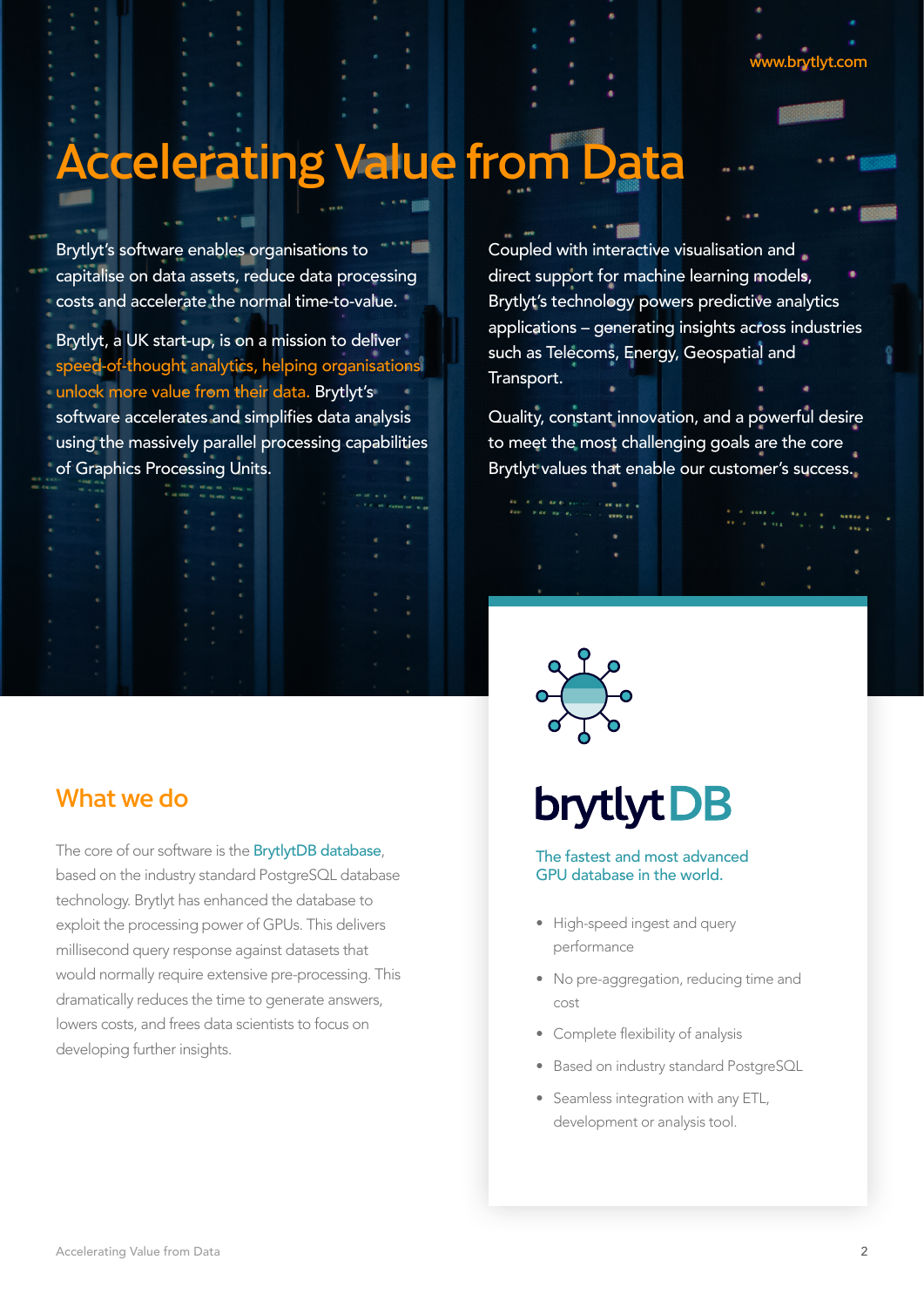Brytlyt also uses the power of GPU processing to generate map tiles at run-time, allowing customers to utilise or deliver truly interactive, map-based dashboards in conjunction with our web-based workbench, Spotlyt.

With an extensive range of off-the-shelf connectors to PostgreSQL, Brytlyt customers have the option to continue to use their BI tools of choice, eliminating the need for users to learn a new interface.

Machine learning workflows are greatly simplified through BrytMind. Data in tables within BrytlytDB is exposed as tensors through a Pytorch interface which allows for zero data extraction. BrytMind also allows models to have direct access to GPU-resident database tables for writing as well as reading – enabling a high-performance, closed-loop system.

Making GPU power available and affordable, Brytlyt now offers a serverless cloud implementation. The pay-for-use model scales to meet workload requirements, whilst GPU processing completes workloads so quickly and efficiently that overall processing costs are drastically reduced.

n Doll spotlyt





### Reduce Data Processing Costs Up to 30x

- $\blacktriangledown$ Up to 10x through massively parallel GPU processing
- Additional savings of 3x through serverless  $\overline{\mathbf{v}}$ deployment
- $\overline{\mathsf{v}}$ Pay only for compute time used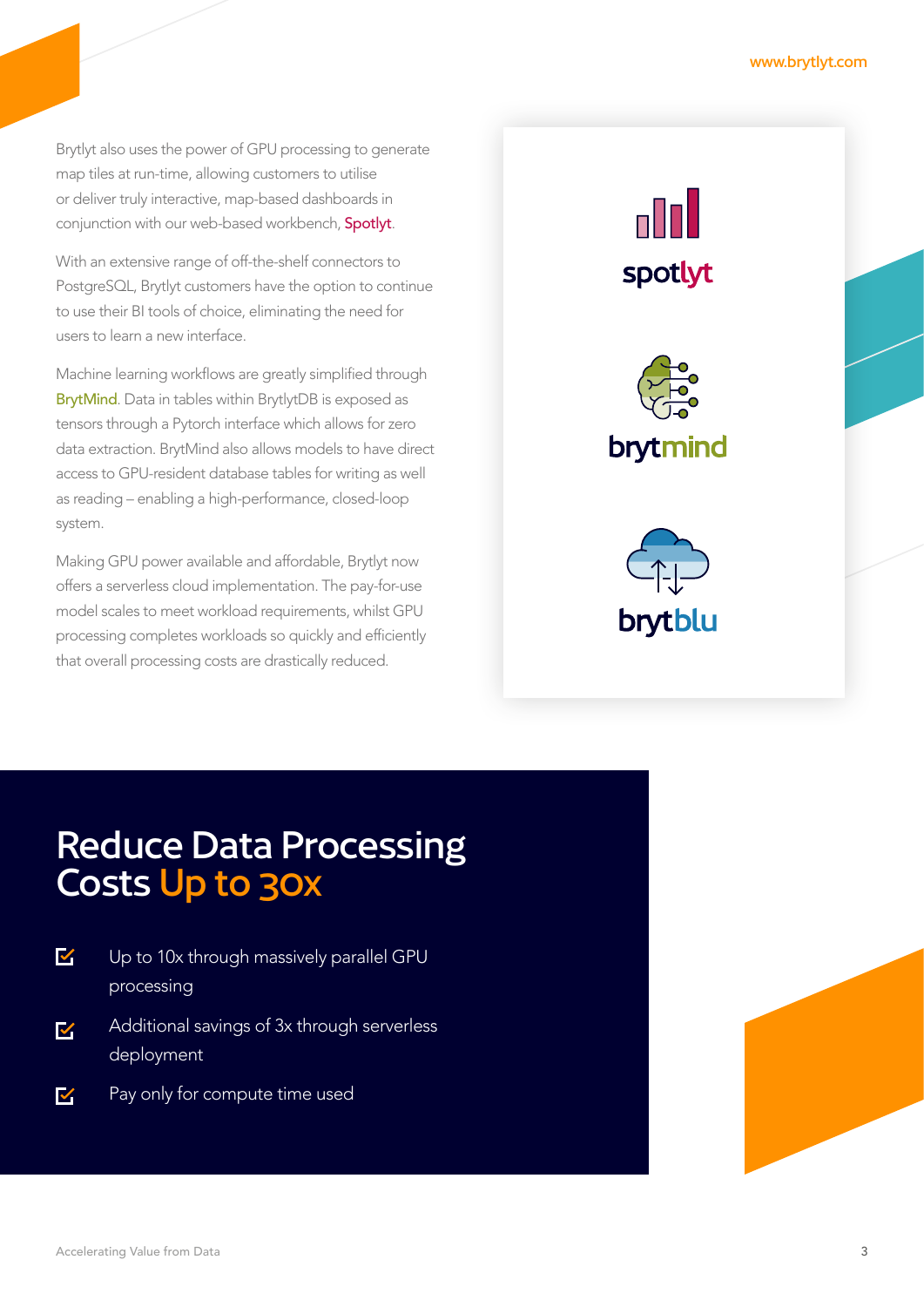#### Brytlyt - Helping customers

With the wealth of satellite and drone data now available, geophysicists are generating a range of new insights. Brytlyt is making it easy to get those insights into customers' hands. The technology platform is built on Spotlyt and BrytlytDB, and it enables customer's geophysical engineers to interactively analyse satellite information using a natural map interface that then drives complex background calculations.

Telco analysts are empowered with powerful interactive dashboards to analyse mobile location data in any dimension.

#### New Analytics Offerings New Revenue Streams

- $\overline{\mathsf{M}}$ Delivering customer-accessed portals to generate additional revenue from existing data assets
- $\overline{\mathsf{K}}$ Advanced analytics and interactibe visualisations

#### Increase Time to Value From days to seconds

- Enable new use cases without M data pipelines
- $\blacktriangledown$ Instant aggregation, filtering, and visualisation of data
- $\nabla$ Insights without waiting

The time-to-value of analytics use cases enabled by the Brytlyt software is near instantaneous by removing the need for complex data processing pipelines. The accelerated GPU processing allows for instant aggregation, filtering, and visualisation of data enabling new use cases without having to build new data pipelines.